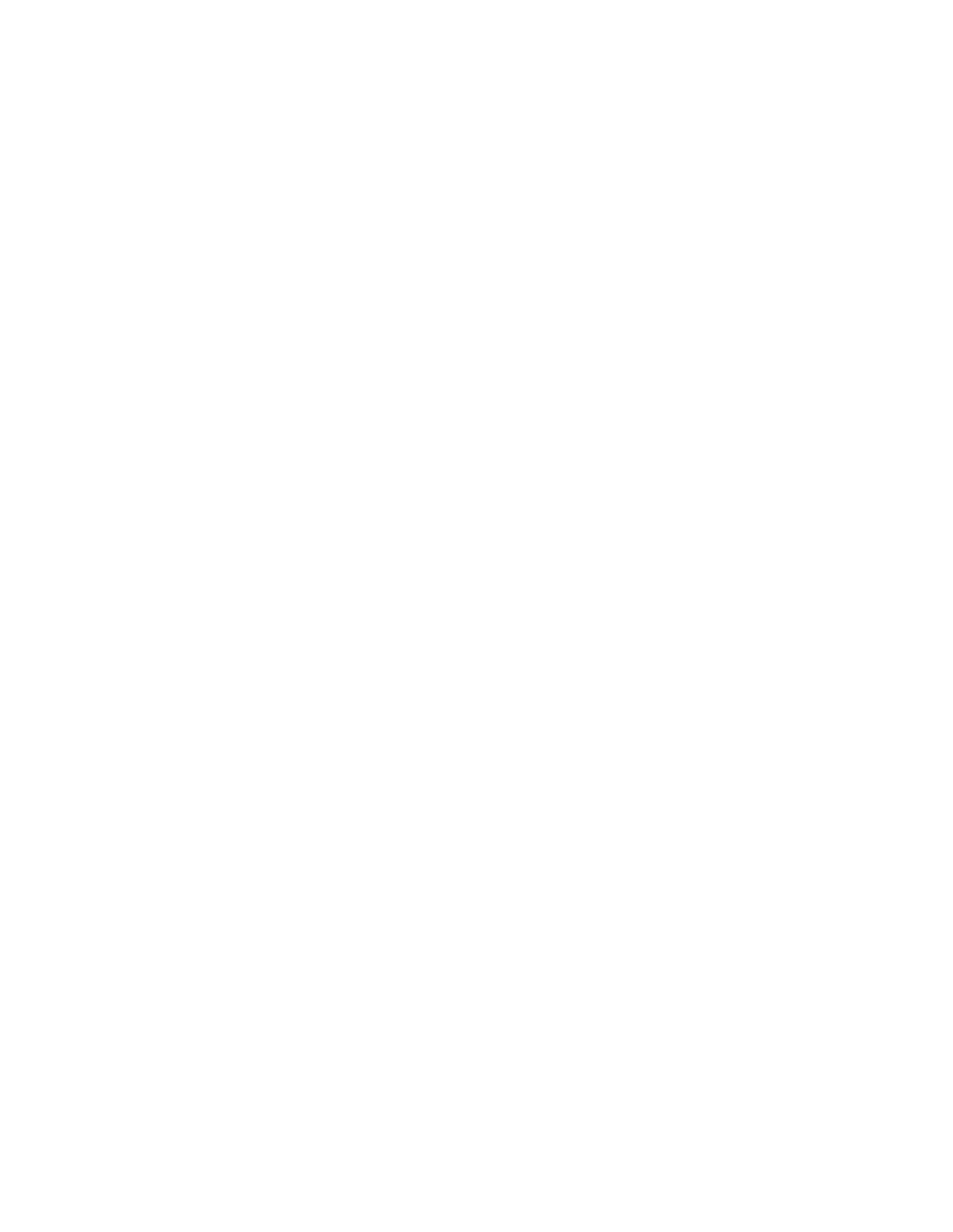## Chapter 1

## **IMPROVED TIME SERIES PREDICTION AND SYMBOLIC REGRESSION WITH AFFINE ARITHMETIC**

Cassio Pennachin<sup>1</sup>, Moshe Looks<sup>2</sup> and J. A. de Vasconcelos<sup>1</sup>

<sup>1</sup>*Universidade Federal de Minas Gerais, Belo Horizonte, MG Brazil;* <sup>2</sup>*Google Inc., Mountain View, CA 94043 USA.*

- **Abstract** We show how affine arithmetic can be used to improve both the performance and the robustness of genetic programming for problems such as symbolic regression and time series prediction. Affine arithmetic is used to estimate conservative bounds on the output range of expressions during evolution, which allows us to discard trees with potentially infinite bounds, as well as those whose output range lies outside the desired range implied by the training dataset. Benchmark experiments are performed on 15 symbolic regression problems as well as 2 wellknown time series problems. Comparison with a baseline genetic programming system shows a reduced number of fitness evaluations during training and improved generalization on test data, completely eliminating extreme errors. We also apply this technique to the problem of forecasting wind speed on a real world dataset, and the use of affine arithmetic compares favorably with baseline genetic programming, feedforward neural networks and support vector machines.
- **Keywords:** Symbolic regression, time series prediction, wind forecasting, affine arithmetic, robustness

## **1. Introduction**

Symbolic regression is an early and important application of Genetic Programming (GP). However, its practical applicability depends on avoiding overfitting to training data. While completely eliminating overfitting isn't feasible in most scenarios, we should at least minimize its probability and extent. A particularly damaging kind of overfitting is the error introduced when GP induces expressions containing asymptotes on points in parameter space that are not part of the training data. Out-of-sample evaluation of points lying near an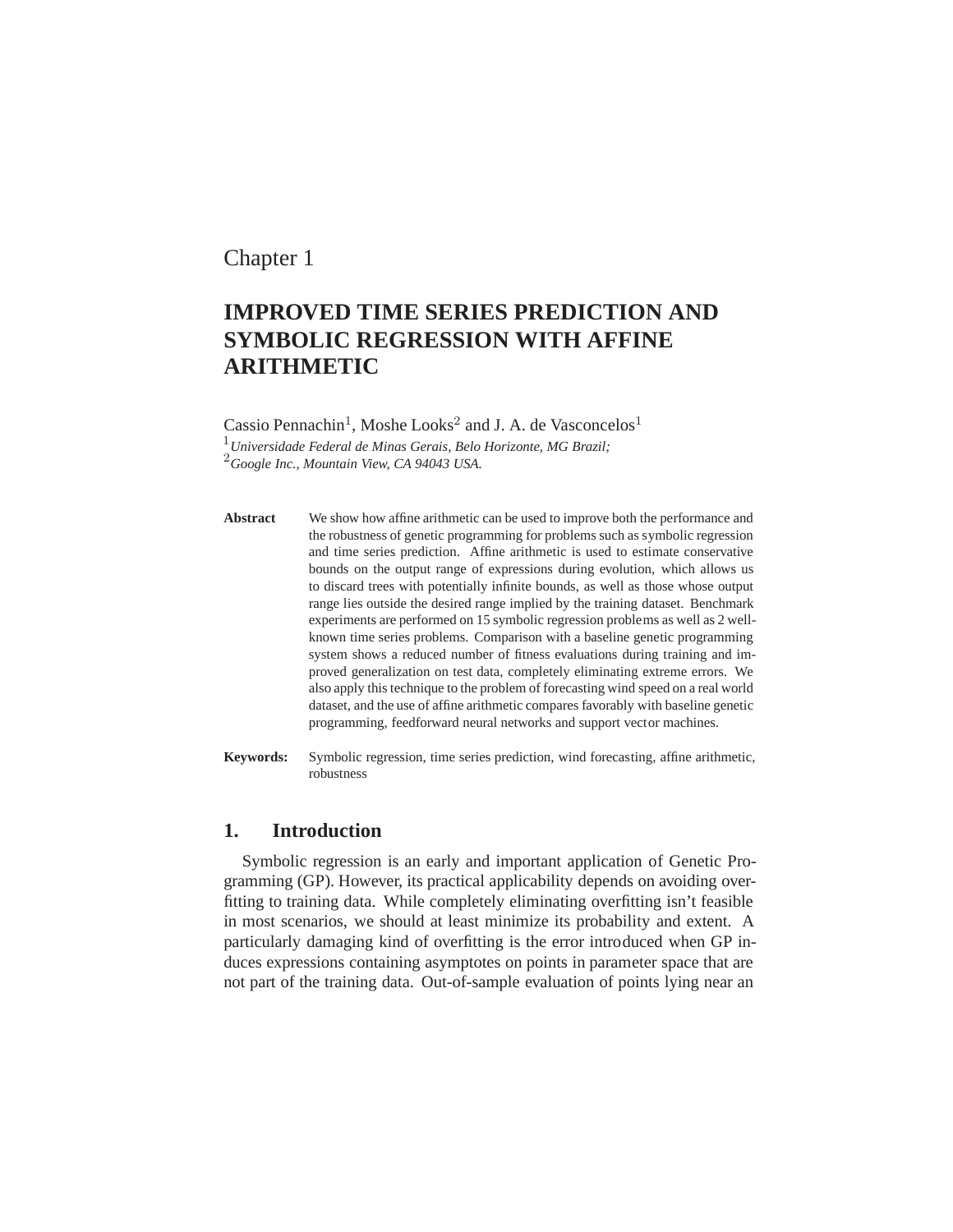asymptote can result in extremely high errors, which makes prevention of this form of overfitting especially important.

Numerous techniques have been proposed to make symbolic regression more reliable, including the use of ensembles, scaling program tree outputs (Keijzer, 2004), penalty functions or multi-objective optimization to reduce complexity and bloat (Smits and Kotanchek, 2004), interval methods (Keijzer, 2003), and combinations of multiple techniques (Kotanchek et al., 2007; Korns, 2009). We focus on the application of affine arithmetic, an interval method, to eliminate potentially harmful trees from the population during evolution.

Interval methods, also known as self-validated numerics, are techniques for numerical computation in which approximate results are produced with guaranteed ranges, or error bounds. They can be used to analyze expressions, such as the ones defined by program trees in a symbolic regression evolution run, and will produce output bounds for those expressions. If a program tree includes asymptotes, interval methods will detect them. This process of static analysis is used in (Keijzer, 2003) and in (Kotanchek et al., 2007) to significantly improve the generalization performance of symbolic regression, by assigning infinite error to program trees with potential asymptotes.

Since interval methods provide guaranteed bounds on the output range of a program tree, another potential use is the detection of well-formed trees which, despite having finite bounds, are guaranteed to have bad fitness. A desirable output range can be estimated from the training data, and trees whose output falls outside the desirable range can be eliminated without complete fitness evaluation. Because GP applied to symbolic regression problems typically generates many trees with very bad fitness (Langdon and Poli, 2002), this kind of elimination can significantly boost performance. Unfortunately, the intervals output by interval arithmetic, the simplest interval method and the one used in (Keijzer, 2003), tend to be too wide to be useful for this purpose.

In (Pennachin et al., 2010), we proposed a system similar to Keijzer's, but based on affine arithmetic, a more refined interval method that generates tighter, although still conservative, bounds for expressions. Our technique uses the affine arithmetic bounds to detect and discard program trees whose outputs lie outside a desirable range. Benchmark results for symbolic regression show that we managed to completely avoid extreme errors on previously unseen test data, and obtained much improved generalization when compared with baseline GP or an interval arithmetic-based system such as Keijzer's.

This paper is an extended version of our work in (Pennachin et al., 2010), and we apply the same system to time series prediction problems. We begin with a summary review of affine arithmetic in the next section. Section 3 outlines our system that incorporates affine arithmetic in GP evolution for fitness estimation and asymptote detection. We review results for 15 symbolic regression benchmark problems in Section 4, and present new results for time series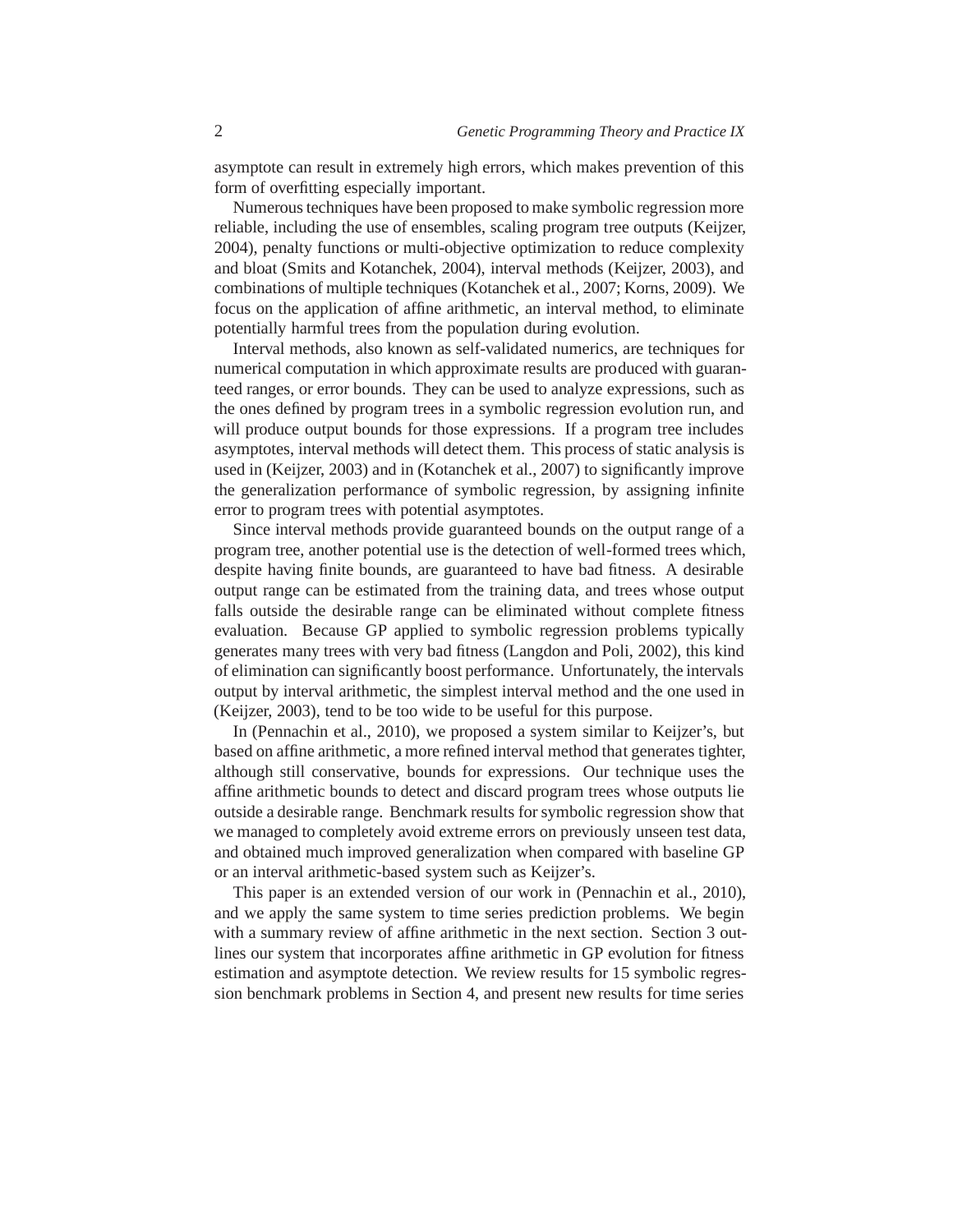prediction, covering 2 well-known benchmark datasets and a real world wind speed forecasting problem in Section 5, where we compare our system with well-known machine learning algorithms as well as baseline GP.

### **2. Interval Methods and Affine Arithmetic**

The simplest and most widely adopted interval method is interval arithmetic (IA) (Moore, 1966). In IA, a quantity x is represented by an *interval*  $\bar{x}$  =  $[\bar{x}_L, \bar{x}_U]$ , where  $\bar{x}_L, \bar{x}_U \in \Re$  are the interval bounds, and  $\bar{x}_L < \bar{x}_U$ . Arithmetic operations are then based on the interval bounds. For instance:

$$
\begin{aligned}\n\bar{x} + \bar{y} &= [\bar{x}_L + \bar{y}_L, \bar{x}_U + \bar{y}_U] \\
\bar{x} - \bar{y} &= [\bar{x}_L - \bar{y}_U, \bar{x}_U - \bar{y}_L] \\
\bar{x} \times \bar{y} &= [min(\bar{x}_L \bar{y}_L, \bar{x}_L \bar{y}_U, \bar{x}_U \bar{y}_L, \bar{x}_U \bar{y}_U), \\
& max(\bar{x}_L \bar{y}_L, \bar{x}_L \bar{y}_U, \bar{x}_U \bar{y}_L, \bar{x}_U \bar{y}_U)] \\
e^{\bar{x}} &= [e^{\bar{x}_L}, e^{\bar{x}_U}]\n\end{aligned}
$$

The major downside of IA is that sequences of operations tend to accumulate and magnify errors. Since IA interval ranges are guaranteed to contain the actual value of an expression over the given input ranges, they can never be too narrow. As they ignore dependencies between variables, they often tend to be too wide. As a simple, but pathological case, consider  $\bar{x} - \bar{x}$ , where  $\bar{x} = [-1, 1]$ . The resulting interval is  $[-2, 2]$ , while clearly the correct value is  $[0, 0]$ . Repeated application of error-inducing operations during expression analysis tends to result in error propagation and magnification.

Several extensions and improvements to interval arithmetic have been proposed. Affine arithmetic (AA) is an interval method originally developed for computer graphics (Comba and Stolfi, 1993), which has found diverse applications, including robust optimization (de Figueiredo and Stolfi, 1997; de Figueiredo and Stolfi, 2004). Affine arithmetic keeps track of correlations between quantities, in addition to the ranges of each quantity. These correlations lead to significantly reduced approximation errors, especially over long computation chains that would lead to error explosion under IA. We now provide a brief overview of affine arithmetic, recommending the above references for further details.

In AA, a quantity x is represented by an  $affine form \hat{x}$ , which is a first-degree polynomial:

$$
\hat{x} = x_0 + x_1 \varepsilon_1 + \dots + x_n \varepsilon_n
$$

where  $x_0$  is called the central value of  $\hat{x}$ , the  $x_i$  are finite numbers, called partial deviations, and the  $\varepsilon_i$  are called *noise symbols*, whose values are unknown but assuredly lie in the interval  $\mathbb{U} = [-1, 1]$ . Each noise symbol corresponds to one component of the overall uncertainty as to the actual value of  $x$ . This uncertainty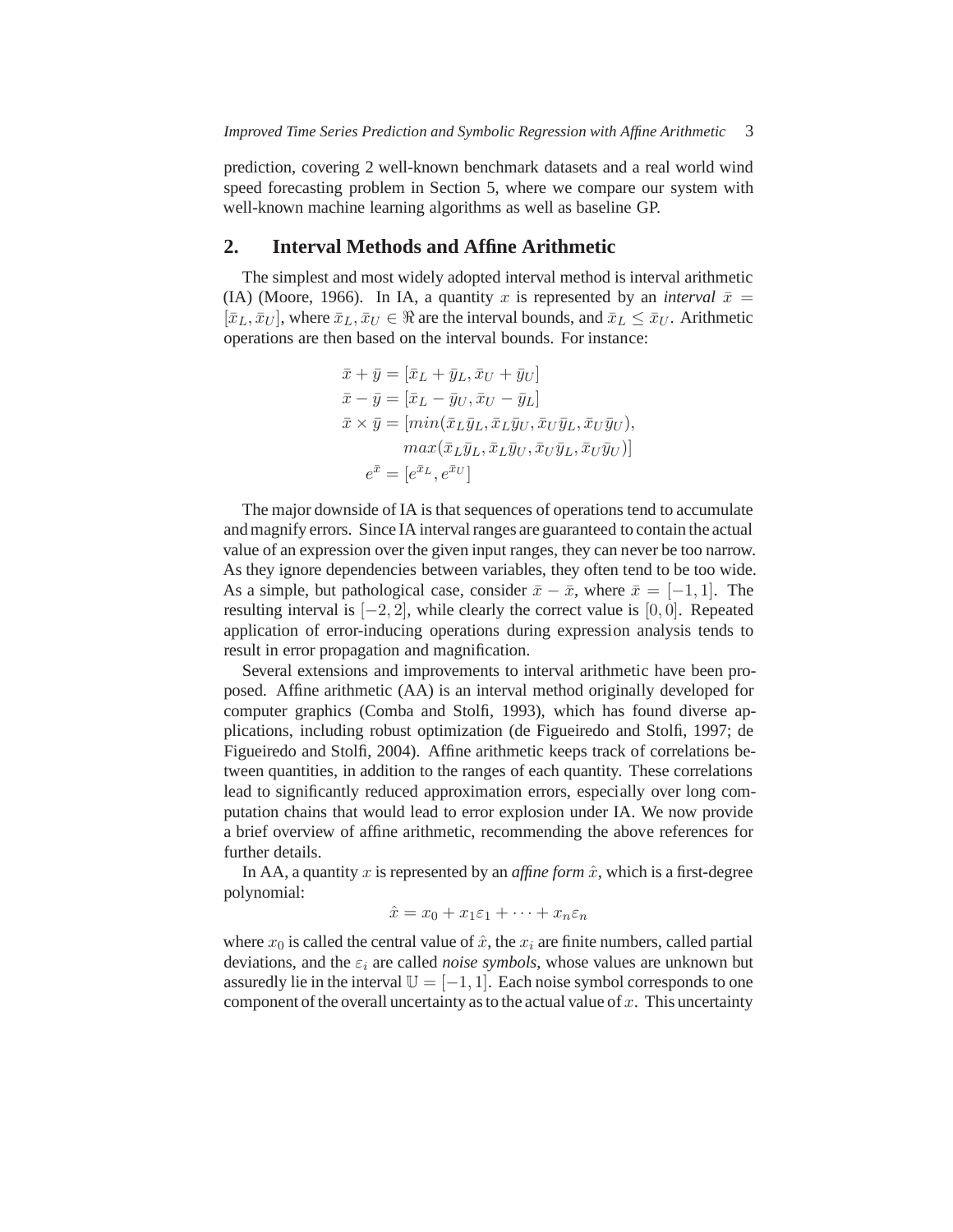may be intrinsic to the original data, or introduced by approximations in the computation of  $\hat{x}$ .

The fundamental invariant of affine arithmetic ensures that there is always a single assignment of values to each  $\varepsilon_i$  that makes the value of every affine form  $\hat{x}$  equal to the true value of the corresponding x. All of these values assigned to  $\varepsilon_i$ s are of course constrained to lie in the interval U.

Correlation is accounted for in AA by the fact that the same symbol  $\varepsilon_i$  can be part of multiple affine forms created by the evaluation of an expression. Shared noise symbols indicate dependencies between the underlying quantities. The presence of such shared symbols allows one to determine joint ranges for affine forms that are tighter than the corresponding intervals of interval arithmetic.

Computations with AA involve defining, for each operation, a corresponding procedure that operates on affine forms and produces a resulting affine form. Therefore, an elementary function  $z \leftarrow f(x, y)$  is implemented by a procedure  $\hat{z} \leftarrow \hat{f}(\hat{x}, \hat{y})$ , such that given

$$
\hat{x} = x_0 + x_1 \varepsilon_1 + \dots + x_n \varepsilon_n
$$
  

$$
\hat{y} = y_0 + y_1 \varepsilon_1 + \dots + y_n \varepsilon_n
$$

 $\hat{f}$  produces some

 $\hat{z} = z_0 + z_1 \varepsilon_1 + \cdots + z_m \varepsilon_m$ 

for  $m \geq n$ , preserving as much information as possible about the constraints embedded in the noise symbols that have non-zero coefficients.

When f is itself an affine function of its arguments,  $\hat{z}$  can be obtained by simple rearrangement of the noise symbols. This gives us addition, subtraction, and negation. Formally, for any given  $\alpha, \beta, \zeta \in \Re$ ,  $z \leftarrow \alpha x + \beta y + \zeta$ :

 $\hat{z} = (\alpha x_0 + \beta y_0 + \zeta) + (\alpha x_1 + \beta y_1)\varepsilon_1 + \cdots + (\alpha x_n + \beta y_n)\varepsilon_n$ 

With the exception of rounding errors, the above formula captures all the information available about x, y, and z, so it will introduce almost no error in the uncertainty estimates. Accordingly, the above formula will produce tight bounds for operations such as  $\hat{x} - \hat{x}$ , and identities such as  $(\hat{x} + \hat{y}) - \hat{y}$  hold according to this formula, unlike in interval arithmetic. This rule of combination can be trivially extended to any number of inputs.

In the case of  $z \leftarrow f(x, y)$  when f is not an affine function, z is given by  $f^*(\varepsilon_1,\ldots,\varepsilon_n)$ , where  $f^*$  is a non-affine function from  $\mathbb{U}^n$  to  $\Re$ . This is the case for important functions such as multiplication, division, exponentiation, logarithm, and others.

In this case, z cannot be expressed exactly as an affine combination of the noise symbols. Instead, we need to find some affine function

$$
f^a(\varepsilon_1,\ldots,\varepsilon_n)=z_0+z_1\varepsilon_1+\cdots+z_n\varepsilon_n
$$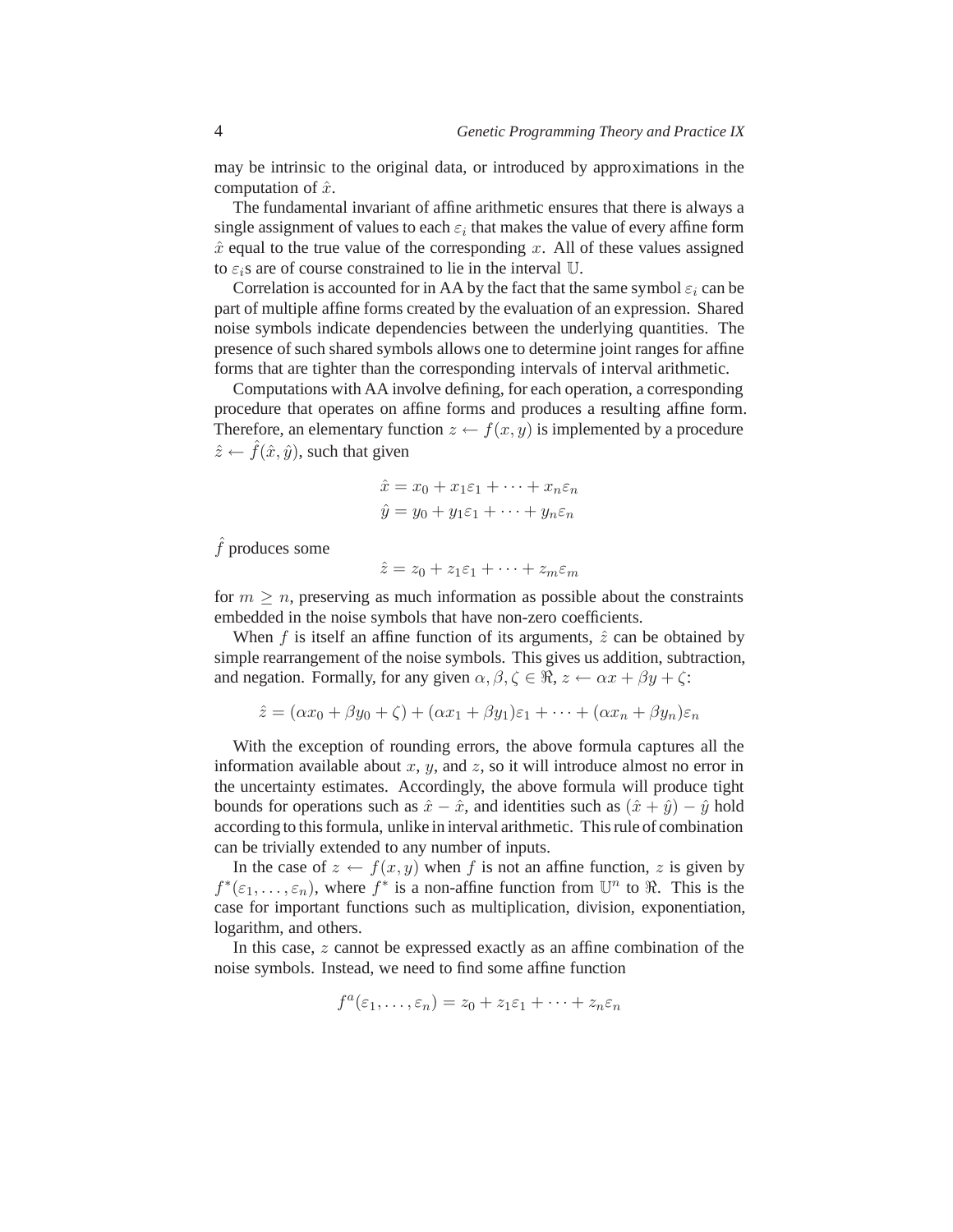which is a reasonable approximation of  $f^*$  over  $\mathbb{U}^n$ , and then introduce an extra term  $z_k \varepsilon_k$  that represents the approximation error incurred when using  $f^a$ . The noise symbol  $\varepsilon_k$  has to be exclusive to this operation; it cannot be shared with other affine forms. The magnitude of its coefficient  $z_k$  must be an upper bound on the approximation error, i.e.,

$$
|z_k| \geq max\{ |f^*(\varepsilon_1,\ldots,\varepsilon_n) - f^a(\varepsilon_1,\ldots,\varepsilon_n)|, \varepsilon_1,\ldots,\varepsilon_n \in \mathbb{U} \}
$$

The choice of the affine approximation  $f^a$  is an implementation decision, and there are many possibilities. For purposes of simplicity and efficiency, one can consider approximations that are affine combinations of the inputs  $\hat{x}$  and  $\hat{y}$ , so  $f^a(\varepsilon_1,\ldots,\varepsilon_n)=\alpha \hat{x}+\beta \hat{y}+\zeta$ . Using affine approximations gives us only  $k + 1$  parameters to estimate for functions of k inputs.

These parameters have to be chosen in order to minimize the approximation error term  $|z_k|$ . The best choice, therefore, is arguably the one that minimizes the maximum value of  $|\alpha \hat{x} + \beta \hat{y} + \zeta - f(x, y)|$  over the joint range  $\langle \hat{x}, \hat{y} \rangle$ . This is called the *Chebychev or minmax affine approximation* of f over  $\langle \hat{x}, \hat{y} \rangle$ ; it guarantees that the volume of the joint range is minimized. This, however, does not always minimize the range for  $\hat{z}$  alone. A minimum range approximation will do that. Also, the Chebychev approximation may introduce undesirable values in the range of  $\hat{z}$ , such as negative values for the exponential function, which are avoided by the minimum range approximation. The choice between the Chebychev approximation and the minimum range approximation is application-dependent, although the latter is usually easier to compute.

One does not necessarily have or want to use the best affine approximation, however. A well-known example is the case of multiplication, for which computing the best approximation is expensive, but a simple and efficient heuristic is often used in its place, with an error at most four times greater than the best affine approximation. Detailed presentations of the approximations for a number of non-affine operations are provided in (de Figueiredo and Stolfi, 1997), including pseudo-code and implementation discussions.

Affine arithmetic typically gives tighter bounds than interval arithmetic, in some cases dramatically so, as we have shown by example. However, it can also sometimes lead to *worse* bounds. For example, the product of two nonnegative forms, when computed with the usual heuristic, may need to have a negative lower bound in order to preserve the (linear) dependency information while respecting the constrained (i.e., center-symmetric and convex) affine form representation. To see how this can be problematic for our GP application, consider an expression such as  $log(x * y)$ ; we need to be able to accept such expression as valid when  $x$  and  $y$  are known to be strictly positive.

In order to handle these cases, our implementation of AA is hybridized with standard IA, as suggested in (de Figueiredo and Stolfi, 1997). Affine forms are extended by the presence of independent minimal and maximal values, which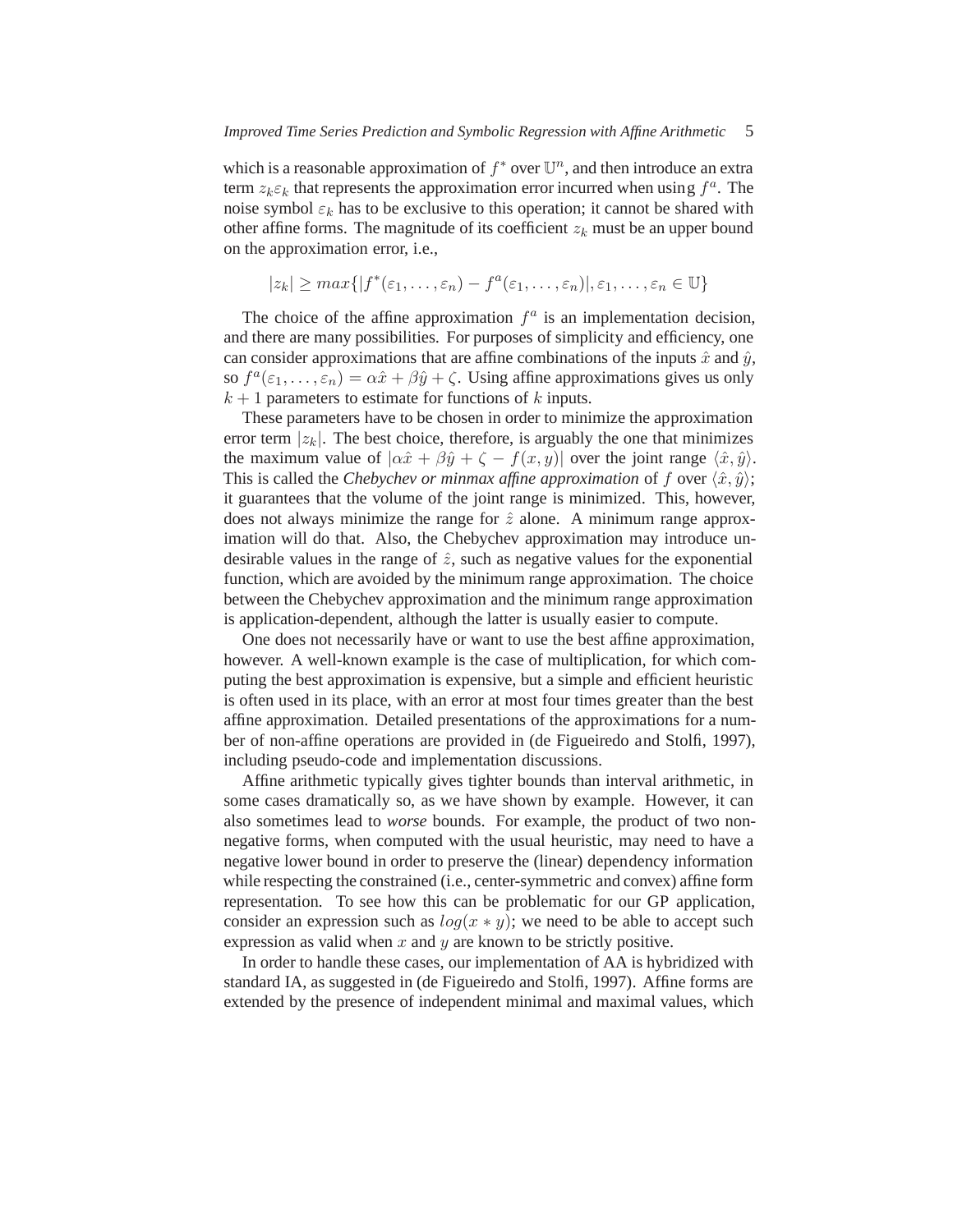by default are set to their AA minima and maxima. When a non-affine operation is computed, its minima and maxima according to IA are computed as well, and the tightest possible bounds are kept and exploited by AA to allow expressions that would otherwise be disallowed. This is achieved by maintaining a residual error term, which is adjusted after each operation to be the smallest needed to cover the combined (minimal) interval - see (Pennachin et al., 2010) for full details. The hybrid model produces tighter bounds than either AA or IA could attain independently, and is not significantly costlier than plain AA to compute.

Extensions to standard affine arithmetic have been proposed to make it even less conservative (Messine, 2002; Shou et al., 2003), including the use of quadratic or matricial forms to supplement the original affine forms and provide non-linear approximations for functions such as multiplication. However, these extensions introduce significant computational overhead and implementation complexity in return for incremental improvements on accuracy, and have not been explored in our work.

#### **3. Genetic Programming with Affine Arithmetic**

#### **Static Analysis of Program Trees**

When a program tree is generated, it can be analyzed by recursively applying the elementary operations of affine arithmetic, given interval representations of its inputs. For symbolic regression and time series prediction, these intervals are estimated from the training data, and this analysis will generate conservative bounds for the program output over the region of the input space covered by the training data. These bounds can be infinite, in the case of trees containing possible asymptotes. Such trees are then eliminated from the population. This is the approach used in (Keijzer, 2003), in combination with linear scaling of program tree outputs, to reduce generalization error in symbolic regression. The same technique was subsequently applied to the estimation of phytoplankton concentration in oceans from satellite spectrometer measurements (Valigiani et al., 2004).

Note, however, that due to the conservative nature of IA, some harmless expressions that do not compute functions with asymptotes may nonetheless be eliminated. For example, given  $\bar{x} = [-2, 2]$ , IA gives an infinite interval for the harmless expression  $1/(1+x^2)$  because the interval computed for the denominator straddles zero. Affine arithmetic is less conservative, and correctly handles the above example and many others.

### **Proposed System Overview**

We utilize a simple, generational GP system in our experiments, based on Koza's classic configuration (Koza, 1992). This baseline GP system has pro-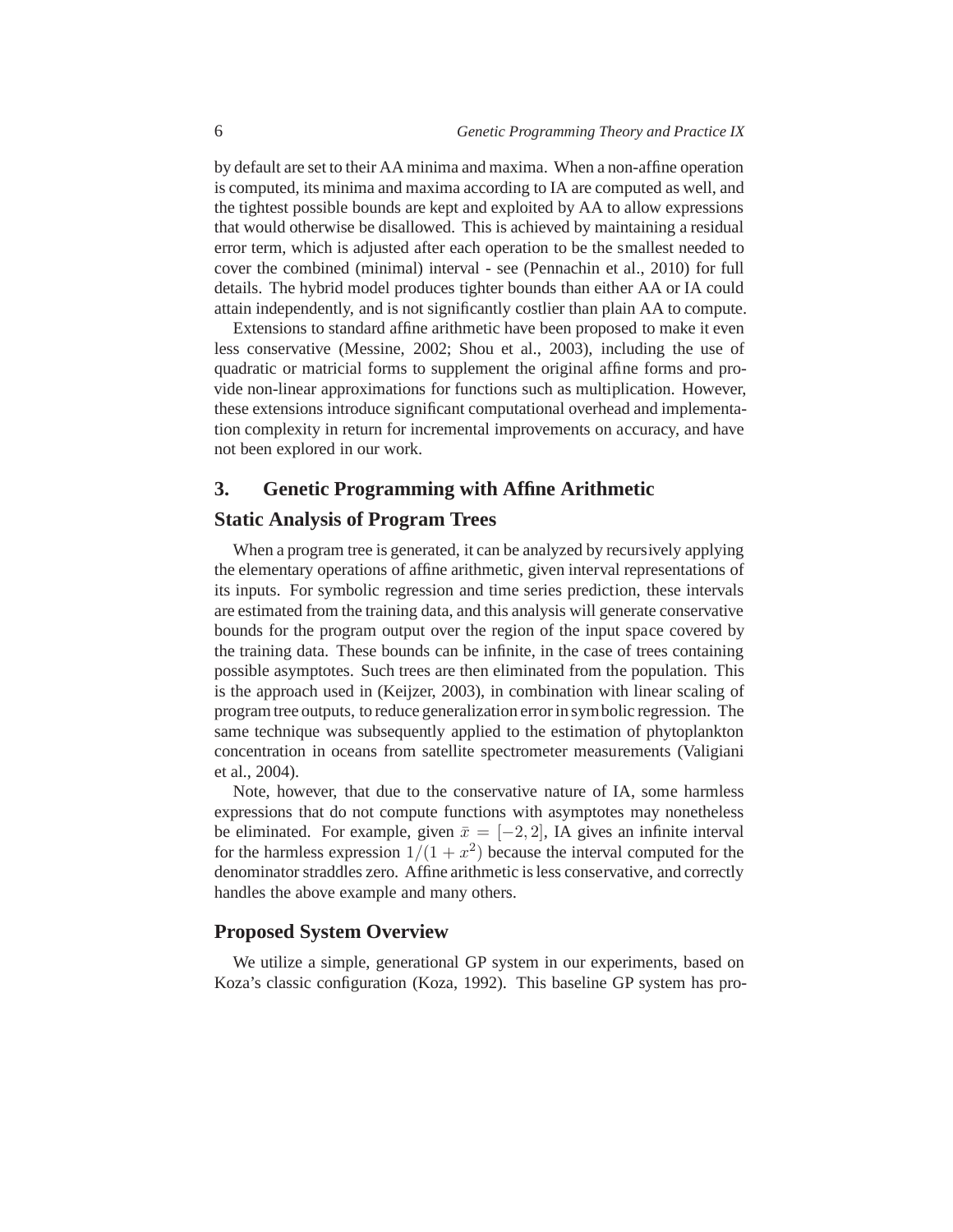tected operators for division and logarithm, as well as random ephemeral constants. Parents are chosen for reproduction via tournament selection. New expressions are created via subtree crossover (probability 0.9) and mutation (probability 0.1). Elitism preserves the top 10% of each generation without modification. The initial population is created via the ramped half-and-half method with a maximal depth of 6.

This baseline system can be extended by the integration of a number of enhancements:

- **Interval Arithmetic** As in (Keijzer, 2003), we perform static analysis of expressions through interval arithmetic to detected and reject trees containing asymptotes.
- **Affine Arithmetic for Asymptote Rejection** Same as above, but substituting affine arithmetic for interval arithmetic.
- **Affine Arithmetic for Output Bounds Rejection** We determine bounds for each expression, rejecting those that are outside the desirable range, defined as  $r(Y^T) = [min(Y^T) - \alpha r, max(Y^T) + \alpha r]$ , where  $Y^T$  are the target outputs for all training cases,  $r = (max(Y^T) - min(Y^T))/2$ , and  $\alpha$  is a parameter.
- **Linear Scaling** As in (Keijzer, 2003). Given an expression producing outputs Y for *n* training cases X, and with  $Y<sup>T</sup>$  being the target output values, a linear regression can be performed as:

$$
b = \frac{\sum_{i=1}^{n} (y_i^T - \tilde{Y}^T)(y_i - \tilde{Y})}{\sum_{i=1}^{n} (y_i - \tilde{Y})}
$$

$$
a = \tilde{Y}^T - b\tilde{Y}
$$

where  $\tilde{Y}$  and  $\tilde{Y}^{T}$  denote the average output and average desired output, respectively. Replacing outputs by  $a+b\overline{Y}$  minimizes mean squared error with respect to  $Y^T$ . Trees whose output variance is greater than  $10^7$  or lower than  $10^{-7}$  are discarded.

We purposefully avoid introducing common improvements, such as measures to penalize bloat, to more easily observe the impact of our proposed improvements. We believe a complexity penalty would benefit both the baseline system and our extensions to an equal or similar extent.

We implement the baseline system as well as the enhancements in Common Lisp, as part of the PLOP open source project (Looks, 2010).

## **4. Symbolic Regression Experiments**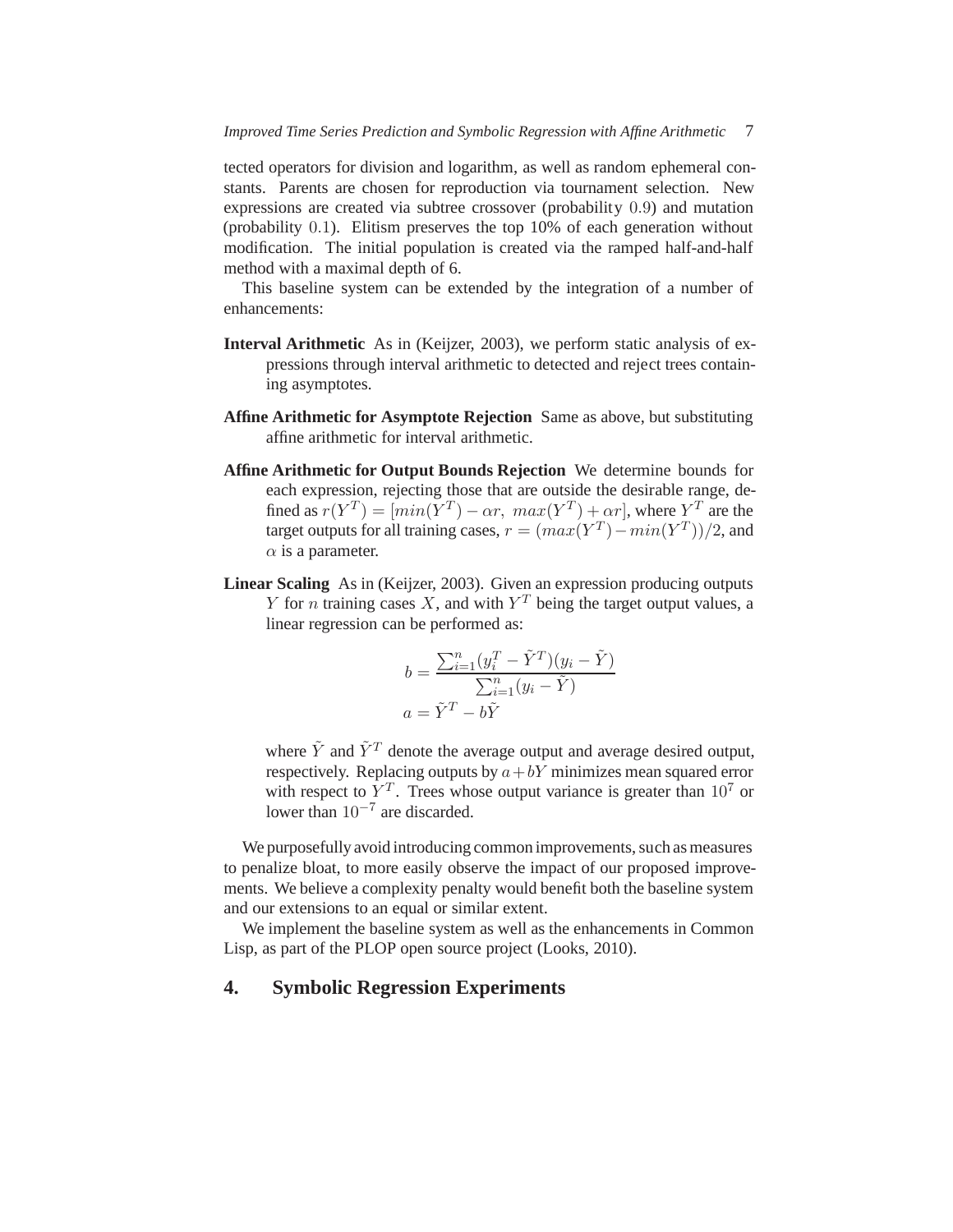We test our system on the same set of 15 benchmark problems used in (Keijzer, 2003), summarized in Table 1-1. Parameters are chosen to enable direct comparison with (Keijzer, 2003), and were not tuned. See (Pennachin et al., 2010) for more details on experimental setup and results. We summarize results for the following combinations of enhancements described above:

**Base** Baseline GP system with protected operators.

- **IA** Linear scaling and interval arithmetic for asymptote rejection as in (Keijzer, 2003).
- **AA** Linear scaling and affine arithmetic for asymptote rejection.
- **AA+** Linear scaling and affine arithmetic for asymptote rejection, plus output bounds rejection.

In terms of wall clock time, the baseline system is fastest, as expected, while **IA** introduces a modest penalty. **AA** and **AA+** are significantly more expensive, which suggests that their application is best suited for hard problems that the other systems can't solve effectively, as well as problems for which the fitness function is expensive to compute, thus justifying the overhead imposed by static analysis.

In terms of generalization ability, we use the Normalized Root Mean Square Error (NRMS) as a performance measure:

$$
NRMS = \frac{\sqrt{\frac{n}{n-1}MSE}}{\sigma_{Y}T}
$$

where *n* is the number of training (or test) cases,  $\sigma_{\rm YT}$  is the standard deviation of desired outputs for those cases, and MSE is the mean squared error. An expression that always produces the mean desired output will have an NRMS of 1, while a perfect expression will have an NRMS of 0.

We measure the NRMS of the best evolved expression in each run over the test set and compare these values with the training NRMS values. Figure 1-1 shows the ratio between test and train  $NRMS<sup>1</sup>$  for each problem, as an indication of generalization quality. The baseline system has the worst generalization performance, followed by **IA**, while **AA+** outperforms all other configurations, especially on the last five problems, which are harder.

We also look at absolute test error. As an NRMS value of 1 over the test set implies performance no better than constantly outputting the mean desired value, we use this value as a threshold for overfitting. The baseline configuration

<sup>&</sup>lt;sup>1</sup>Test NRMS was capped at 1000 to minimize disruption caused by ill-formed exceptions in the baseline system.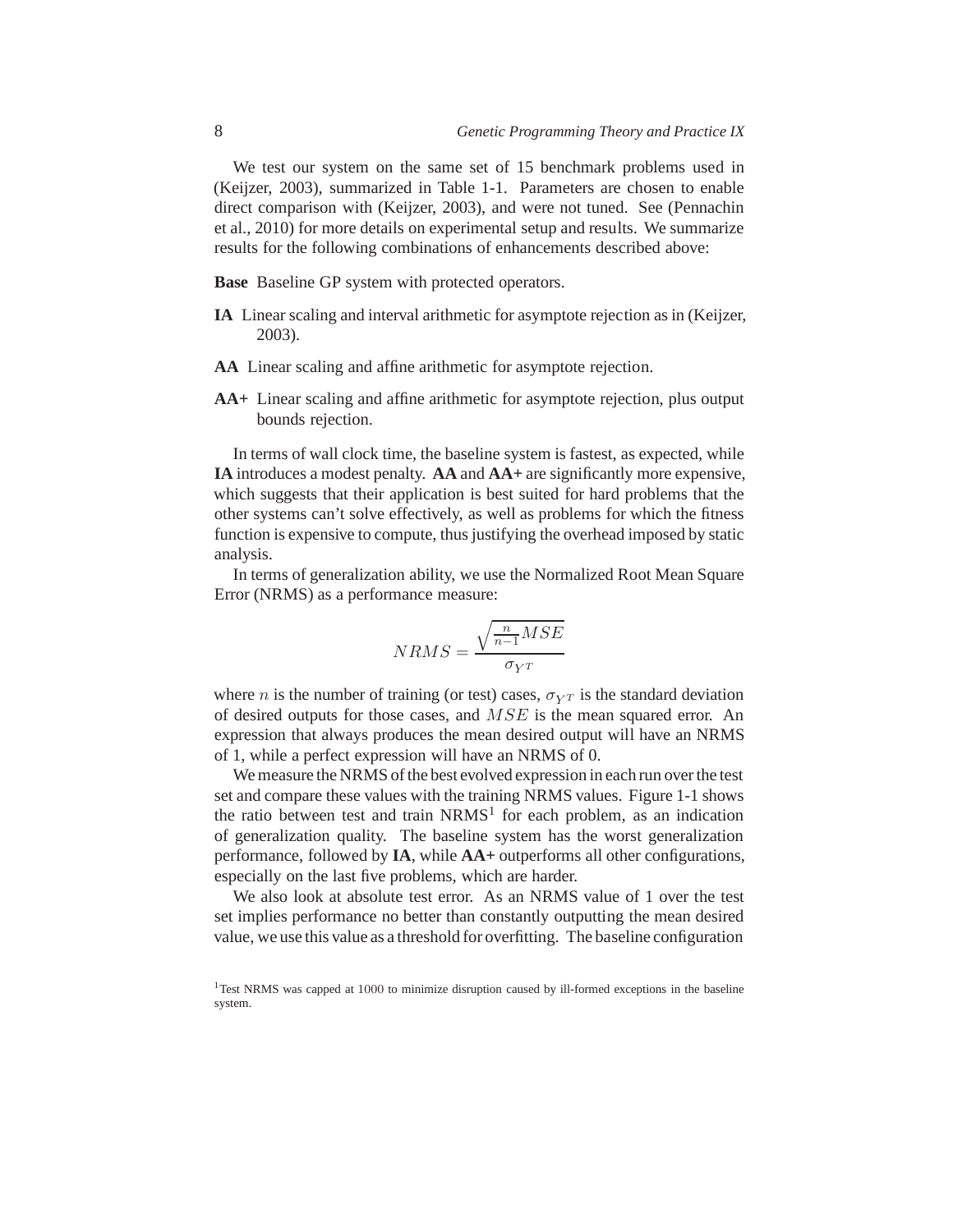*Table 1-1.* Symbolic Regression benchmarks. The last two columns describe how training and test data are generated. Datasets can be uniformly spaced (notation *[lower:step:upper]*) or a random sample of *n* uniformly distributed points (notation  $r_n(lower,upper)$ ). For multidimensional problems, the *[lower:step:upper]* notation denotes an n-dimensional mesh, and hence  $((upper-lower)/step)^n$  total data points.

| Prob.                         | Equation                                                    | Train                              | Test                    |
|-------------------------------|-------------------------------------------------------------|------------------------------------|-------------------------|
| 1                             |                                                             | $[-1:0.1:1]$                       | $[-1:0.001:1]$          |
| $\mathfrak{D}_{\mathfrak{p}}$ | $f(x) = 0.3x\sin(2\pi x)$                                   | $[-2:0.1:2]$                       | $[-2:0.001:2]$          |
| 3                             |                                                             | $[-3:0.1:3]$                       | $[-3:0.001:3]$          |
| $\overline{4}$                | $f(x) = x^3 e^{-x} \cos(x) \sin(x) (\sin^2(x) \cos(x) - 1)$ | [0:0.05:10]                        | [0.05:0.05:10.05]       |
| 5                             | $f(x, y, z) = \frac{30xz}{(x - 10)y^2}$                     | $x, z = r_{103}(-1, 1)$            | $x, z = r_{104}(-1, 1)$ |
|                               |                                                             | $y = r_{10^3}(1,2)$                | $y = r_{10^4}(1,2)$     |
| 6                             | $f(x)=\sum 1/i$                                             | [1:1:50]                           | [1:1:120]               |
| 7                             | $f(x) = log x$                                              | [1:1:100]                          | [1:0.1:100]             |
| 8                             | $f(x) = \sqrt{x}$                                           | [0:1:100]                          | [0:0.1:100]             |
| 9                             | $f(x) = \operatorname{arcsinh}(x)$                          | [0:1:100]                          | [0:0.1:100]             |
| 10                            | $f(x, y) = x^y$                                             | $x, y = r_{100}(0, 1)$             | [0:0.1:1]               |
| 11                            | $f(x, y) = xy + sin((x - 1)(y - 1))$                        |                                    |                         |
| 12                            | $f(x, y) = x^4 - x^3 + y^2/2 - y$                           |                                    |                         |
| 13                            | $f(x, y) = 6sin(x)cos(y)$                                   | $x, y = r_{20}(-3, 3)$ [-3:0.01:3] |                         |
| 14                            | $f(x, y) = 8/(2 + x^2 + y^2)$                               |                                    |                         |
| 15                            | $f(x, y) = x^3/5 + y^3/2 - y - x$                           |                                    |                         |

produces overfit expressions in 13 problems, while **IA** and **AA** suffer from overfitting in 5 and 4 problems, respectively. **AA+** outperforms all alternatives, producing overfit trees in 1% of the runs for problem 15 and 4% of the runs for problem 13, for which the baseline system is overfit in 98% of the runs - again, see (Pennachin et al., 2010) for full details.

## **5. Time Series Prediction**

## **Benchmark Problems**

Our initial experiments with time series prediction use 2 well-known datasets. The sunspots time series (Weigend et al., 1992) measures the yearly count of sunspots since 1700. It is typically split into a training set covering the period from 1700 to 1920, and 2 separate test sets, the first one from 1921 to 1955, and the second one from 1956 to 1979. We repeat this split. The time series is linearly normalized to fit in the interval [0, 1] before learning. The Mackey-Glass dataset (Glass and Mackey, 2010) is derived from a time-delay ordinary differential equation, and one typically discards the first 3500 points in the time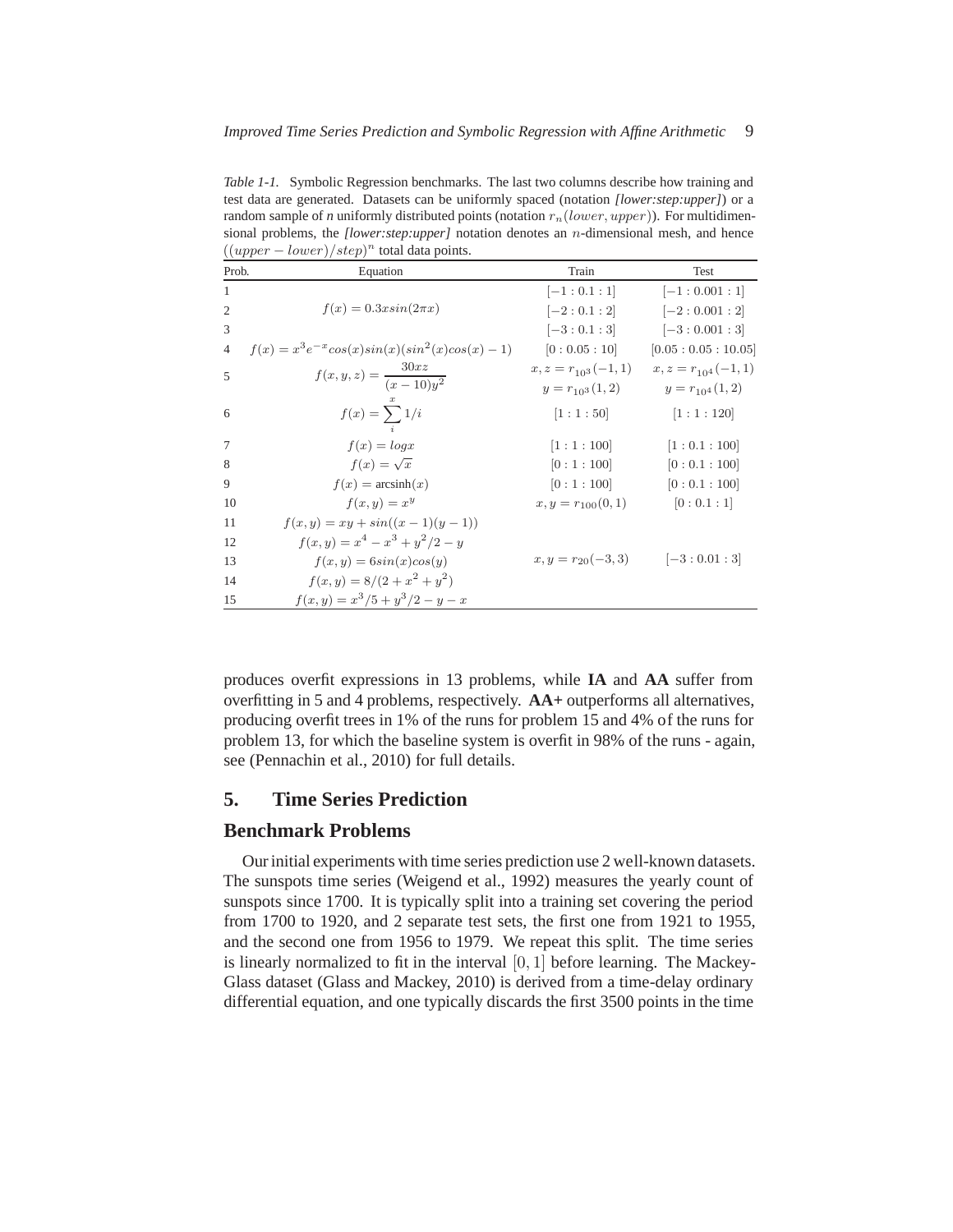

*Figure 1-1.* Test NRMS divided by train NRMS for each problem (log scale).

series, using the following 1000 points for training and the final 500 points for testing. No normalization is performed.

In our experiments we use a population size of 2000 individuals, allow up to 500,000 fitness evaluations, set the maximal program depth at 12, and use the following function vocabulary, with protected operators where appropriate:  $+, -, \times, \div, \exp, \log, \sin, \cos, \sqrt{3}$ ,  $\ln(1/x, -x)$ . Inputs include the past L values of the time series up to  $x_t$ , where the desired output is the one-step lookahead value  $x_{t+1}$  and L is a lookback parameter, set to 5 for the sunspot series and to 8 for the Mackey-Glass series, according to existing literature. Other parameters are as described in Section 3.

Results are averaged over 50 runs and we compare the baseline GP system with a configuration that uses linear scaling and affine arithmetic for asymptote rejection, plus output bounds rejection (the equivalent of **AA+** in the previous Section). Results using only linear scaling (not shown) are not statistically significant.

Table 1-2 presents results for the sunspot series. We show the typical performance measure often reported for this time series, defined as  $E = MSE/\sigma^2$ , where *MSE* is the mean squared error and  $\sigma^2 \sim 0.041$  is the variance over the entire dataset. Typically, generalization is easy in the first test set of the sunspot series, while it is hard on the second set. We see that in our results, where the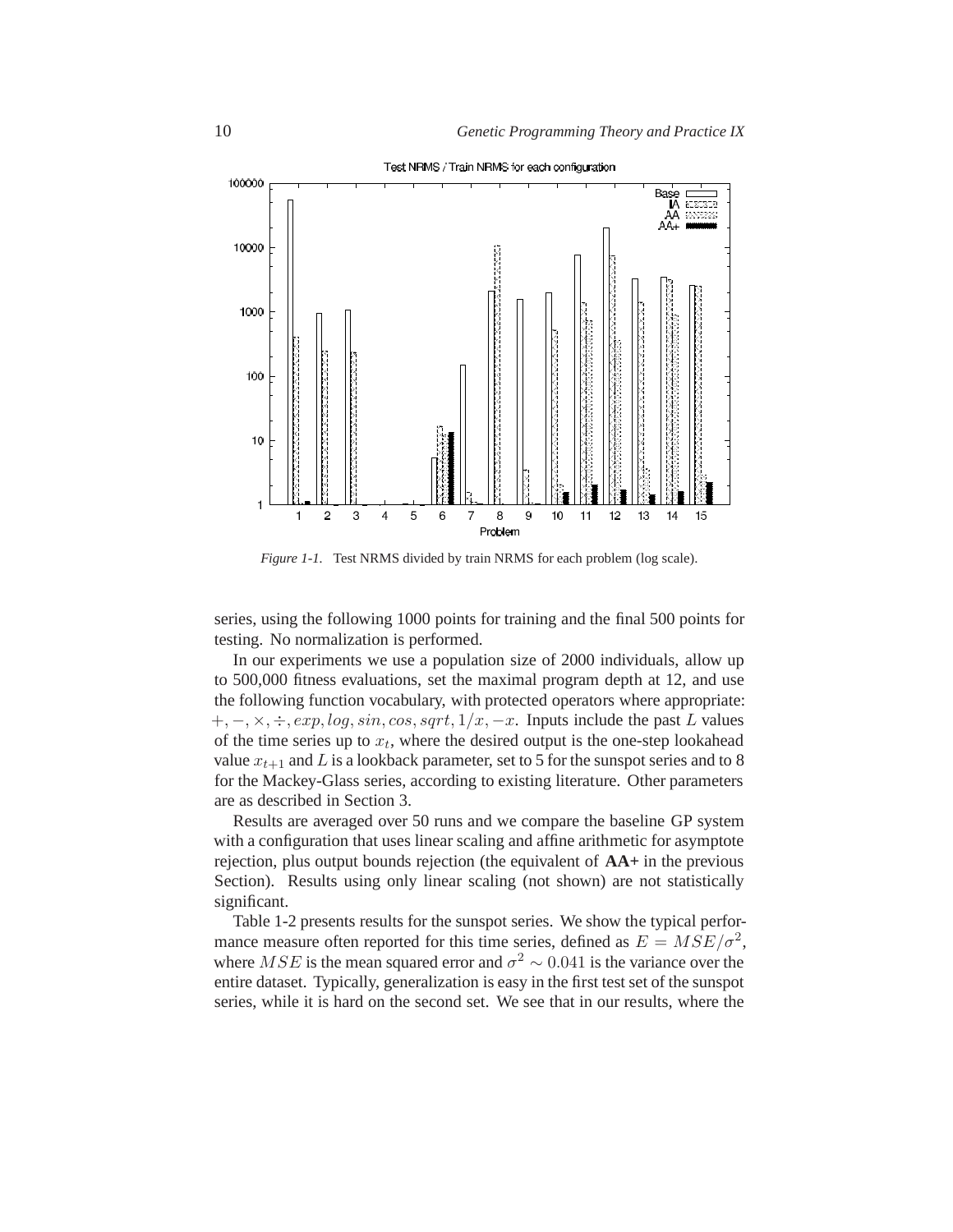baseline system does well in the first subset, but is outperformed in the second one, while also presenting much higher variance which is a consequence of the strong overfitting observed in some runs. The **AA+** configuration, while displaying a modest degree of overfitting, is much more robust. Also, this configuration rejects approximately 13% of expressions created during each run.

Table 1-3 presents results for the Mackey-Glass series. We show RMS (root mean squared error) and NRMS (as defined in the previous Section), as well as *p*values for a two sample Kolmogorov-Smirnov test over the test set. While both configurations show little evidence of overfitting, the **AA+** version has much better performance on both training and test data, and much lower variance (of results); it also rejects approximately 17.5% of the expressions generated during each run (around 7.3% being rejected for containing potential asymptotes, and the remaining 10.2% for output bounds outside the desirable range). Figure 1-2 shows error over the test set for both configurations.



*Figure 1-2.* Mackey-Glass test set error for both configurations.

*Table 1-2.* Sunspot prediction results and Kolmogorov-Smirnov two sample test *p*-values.

| Cfg             | Train | Test 1                                                | Test 2            |
|-----------------|-------|-------------------------------------------------------|-------------------|
| <b>Base</b>     |       | $0.102 \pm 0.014$ $0.115 \pm 0.020$                   | $1.011 \pm 1.483$ |
| $AA+$           |       | $0.097 \pm 0.008$ $0.113 \pm 0.013$ $0.427 \pm 0.144$ |                   |
| <i>p</i> -value |       | 0.095                                                 | 0.001             |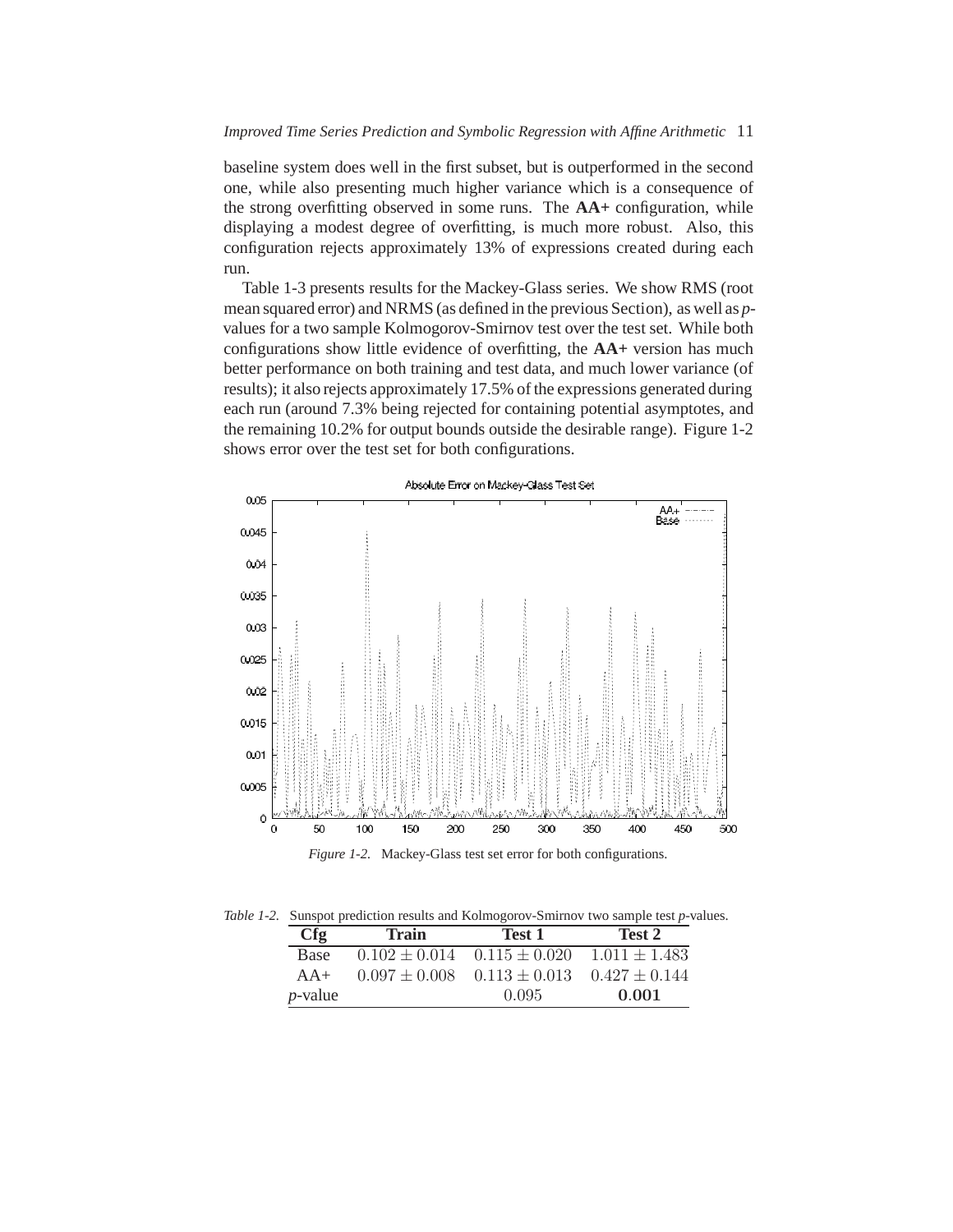| Cfg             | Train           |                         | Test            |                 |
|-----------------|-----------------|-------------------------|-----------------|-----------------|
|                 | <b>RMS</b>      | <b>NRMS</b>             | <b>RMS</b>      | <b>NRMS</b>     |
| <b>Base</b>     | $0.016 + 0.013$ | $0.068 + 0.053$         | $0.016 + 0.013$ | $0.070 + 0.055$ |
| $AA+$           | $0.002 + 0.001$ | $0.012 + 0.005$         | $0.002 + 0.001$ | $0.012 + 0.005$ |
| <i>p</i> -value |                 | $1.087 \times 10^{-13}$ |                 |                 |

*Table 1-3.* Mackey-Glass prediction results and Kolmogorov-Smirnov two sample test *p*-values.

### **Wind Speed Forecasting**

Wind provides a non-polluting renewable energy source, and it has been growing in importance over the past several years as countries attempt to minimize their dependency on fossil fuels and reduce their emissions. However, wind power production is highly volatile, as it depends on wind speed, which is determined by a number of weather factors. Therefore, wind speed prediction is an important problem in the clean energy world, and it also has applications for the wider energy production and market sectors (Lei et al., 2009).

One can perform wind speed forecasts on multiple time scales, with different application purposes (Soman et al., 2010). Long-term prediction can be used as an aid in wind turbine location decisions. Short term prediction on daily data can be used to estimate wind power generation over the next 24 to 48 hours, and those estimates are used to determine how much power will be needed from traditional sources. Finally, very short term prediction, over minutes up to a couple of hours, is useful for energy auctions as well as electrical grid operation, as wind speed is a major factor in overhead transmission line ampacity, $2$  and forecasts can be used to guide dynamic rating systems (Michiorri and Taylor, 2009). A number of statistical and machine learning techniques have been applied to this problem, such as neural networks and autoregressive integrated moving average (ARIMA) models.

Herein we focus on short term, daily prediction. We run experiments on two wind speed time series, corresponding to the weather stations in the southern Brazilian cities of Curitiba (station code 838400) and Florianopolis (station code 838990), respectively.<sup>3</sup> We use data from the years 2008 and 2009 for training, and test on data covering the first 11 months of 2010. Both series contain missing entries, and we handle that by replicating the previous observation.

We note that wind speed forecasting is a very complex problem, and one shouldn't hope to build accurate models using only past wind speed as inputs. Several climatological factors have as much or more influence on one-step looka-

<sup>&</sup>lt;sup>2</sup>Ampacity is the maximal current a transmission line can carry without being damaged.

<sup>&</sup>lt;sup>3</sup>These time series were obtained from the US National Climatic Data Center (NCDC), and are part of the Global Surface Summary of Day Data (GSOD) base, avaliable via http://www.ncdc.noaa.gov/ cgi-bin/res40.pl?page=gsod.html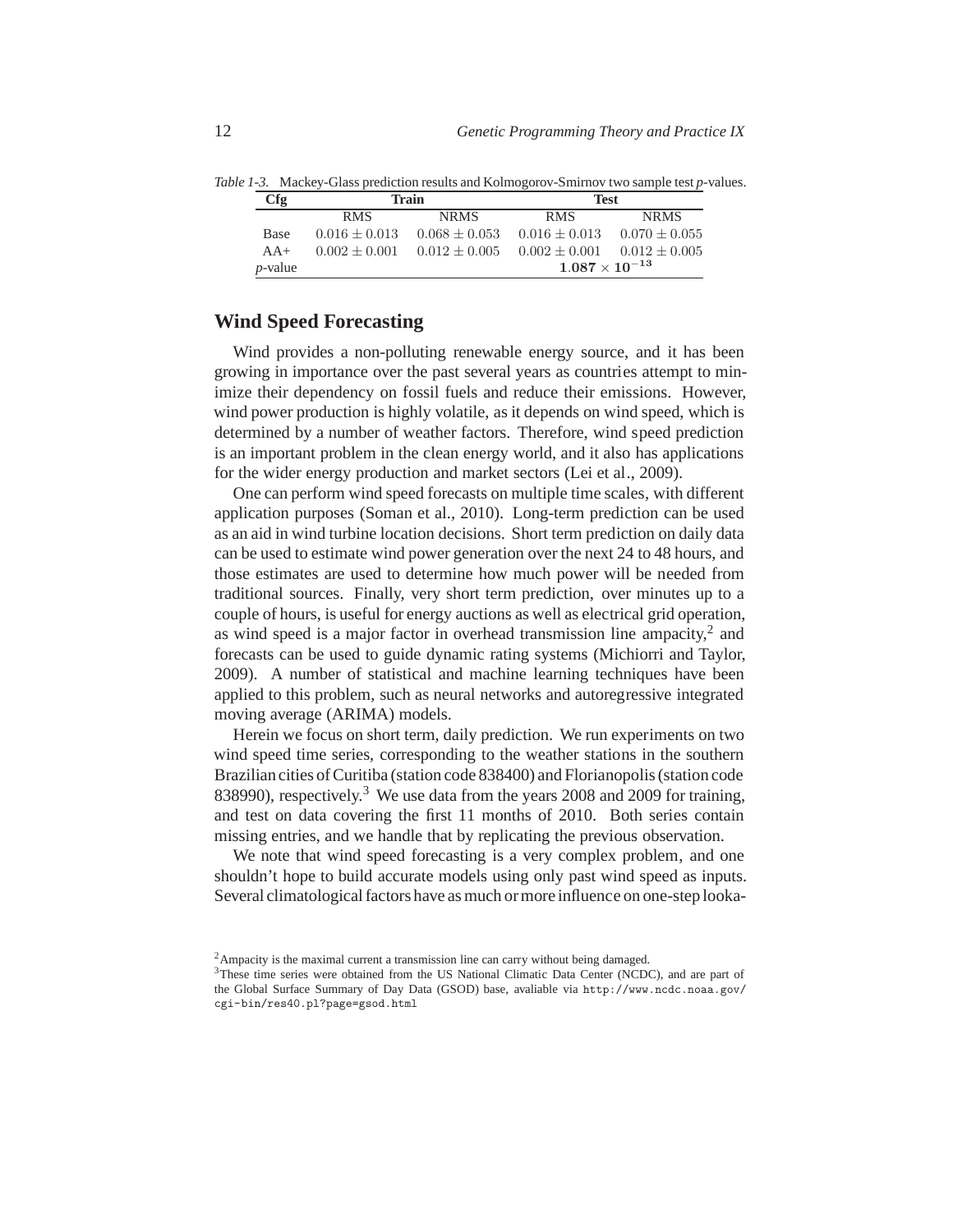head wind speed, such as temperature, pressure, humidity, as well as seasonal factors and other climate phenomena. In fact, using only past wind speed data can be actively misleading, and lead to very poor out of sample performance. Our goal, therefore, is to provide acceptable out of sample performance, determined as beating a zero-intelligence model that always outputs the mean value of the past data. Such model would have a test set NRMS very close to 1, so the same overfitting test we devised for symbolic regression in Section 4 can be used here. We note that the zero intelligence benchmark is frequently used in the wind forecasting literature (Soman et al., 2010; Lei et al., 2009).

The system configuration is the same as used in the benchmarks presented above. No normalization is performed on the data (preliminary experiments with both linear and zero-mean unit-variance normalization showed no improvements). We also present results from feed-forward neural networks trained via backpropagation and support vector machines using the Gaussian kernel for regression. Parameters for neural nets and SVMs are tuned via cross-validation on the training set. We use code from the WEKA open source project (Hall et al., 2009). We execute 10 runs for each configuration on each dataset.

Table 1-4 presents summary results for both time series. For each series, we show test RMS, as well as the percentage of runs with good generalization (defined as a test NRMS below 1). Given the difficulty of the problem, the higher RMS values are not unexpected. We see that the baseline system is competitive with SVMs, while neural networks have the worst performance. The **AA+** configuration is the only one to achieve good generalization on all runs.

| <i>rable 1</i> -4. The speed prediction results on 2010 data (itst set) |            |               |            |               |  |
|-------------------------------------------------------------------------|------------|---------------|------------|---------------|--|
| Cfg                                                                     | St. 838400 |               | St. 838990 |               |  |
|                                                                         | RMS.       | % $N RMS < 1$ | <b>RMS</b> | % $N RMS < 1$ |  |
| <b>Base</b>                                                             | 2.001      | 60            | 2.165      | 20            |  |
| $AA+$                                                                   | 1.972      | 100           | 2.125      | 100           |  |
| <b>SVM</b>                                                              | 2.070      | 40            | 2.203      | 30            |  |
| <b>NN</b>                                                               | 4.023      |               | 5.149      |               |  |

*Table 1-4.* Wind speed prediction results on 2010 data (test set).

Figure 1-3 shows the actual time series and predicted values on the test set for one of the **AA+** runs.

#### **6. Conclusion**

We have developed a GP system that utilizes affine arithmetic to detect and discard program trees that might include asymptotes, and also to estimate the output bounds of these trees and discard those that lie outside a desirable range, determined from training data. Our system greatly improves out of sample performance for symbolic regression problems, when compared with a baseline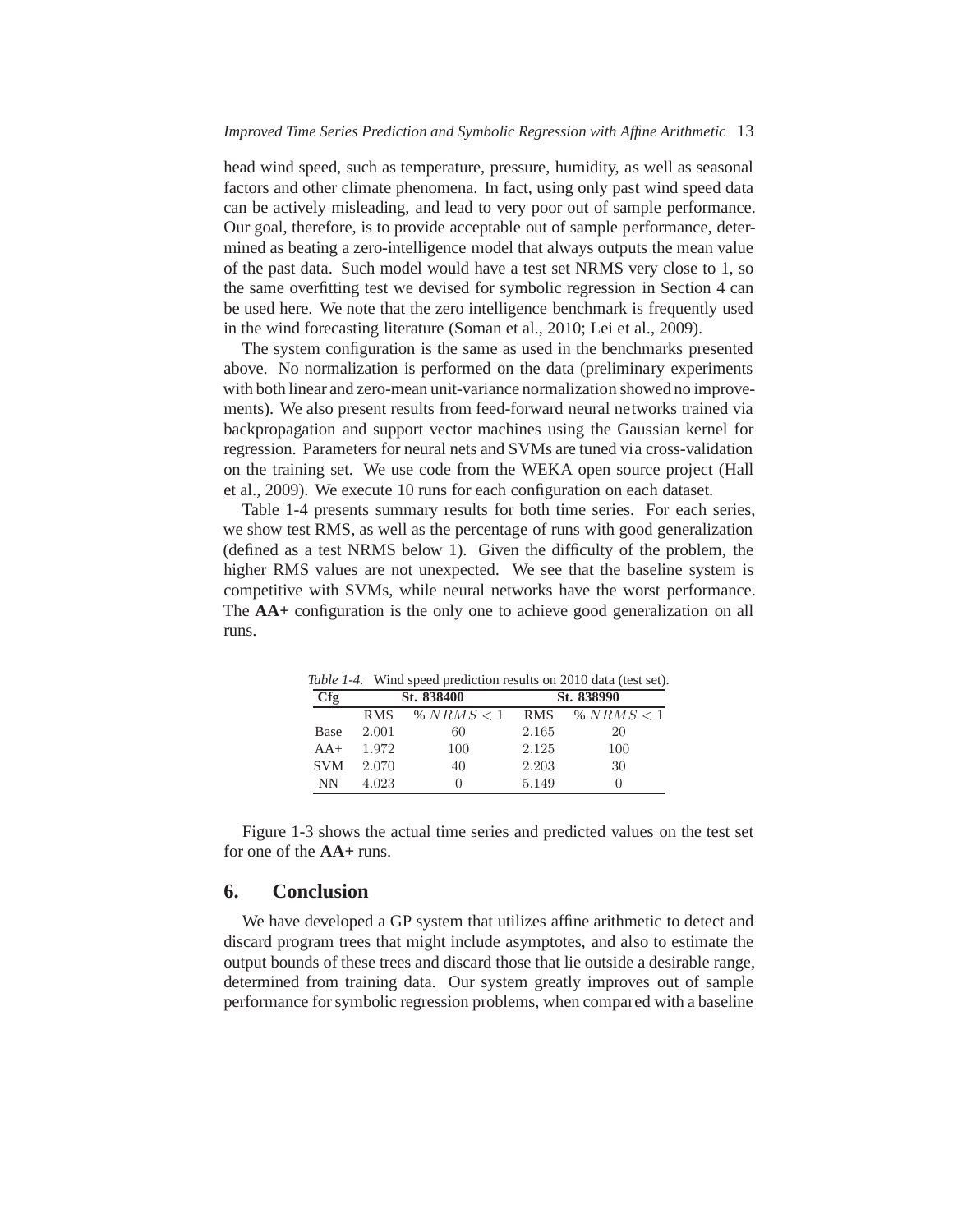

*Figure 1-3.* Actual and predicted wind speed values over 2010 for the Curitiba weather station.

GP system as well as a similar system that relies on interval arithmetic, a simpler but less accurate estimation method.

We have applied the same system to time series prediction problems. Experiments on the Mackey-Glass dataset show much higher accuracy and lower variance than the ones obtained with baseline GP. Similarly, experiments on the sunspot time series show better generalization and lower variance. Experiments on the much harder wind speed forecasting problem also show improved generalization in comparison with standard GP as well as leading machine learning method such as SVMs and neural networks.

We should note that our improved generalization comes at a price in runtime, as the **AA+** configuration is more computing intensive than the baseline GP system, by a factor of 3-5 on the time series experiments presented here. The extra cost of affine arithmetic evaluation can, however, be vastly reduced by caching the estimated output ranges of subtrees, so only a small fraction of each program tree needs to be re-estimated after crossover or mutation. Another alternative to reduce the computational overhead would be performing static analysis only on a subset of the population, such as individuals selected for recombination.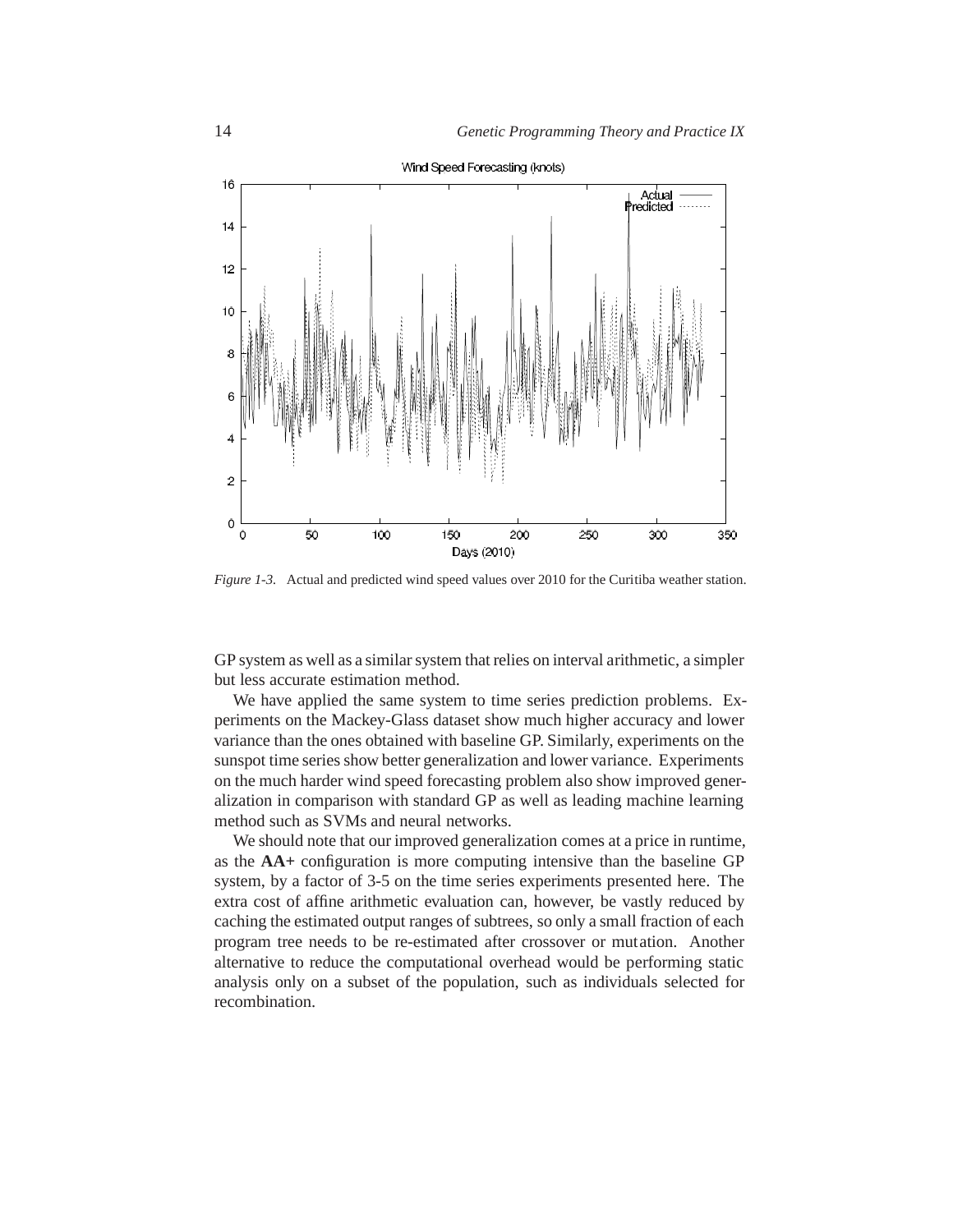Future research opportunities include the incorporation of other improvements over standard GP, such as ensembles and complexity penalties, as done in (Kotanchek et al., 2007); devising improved mutation and crossover operators that take into consideration the estimated output ranges of subtrees; pruning operators that eliminate constant or low-variance subtrees, replacing them with new constant input nodes; automated building block identification and preservation through analysis of shared affine arithmetic noise symbols in subtrees; exploring potential limitations of linear scaling (such as scaling-deceptive search spaces) as well as alternative ways to scale program output; and, finally, application to other problem domains such as ranking and supervised classification.

### **References**

- Comba, J. and Stolfi, J. (1993). Affine arithmetic and its applications to computer graphics. In *Anais do VI SIBGRAPI*.
- de Figueiredo, L. H. and Stolfi, J. (1997). *Self-Validated Numerical Methods and Applications*. Brazilian Mathematics Colloquium monographs. IMPA, Rio de Janeiro, Brazil.
- de Figueiredo, L. H. and Stolfi, J. (2004). Affine arithmetic: Concepts and applications. *Numerical Algoritms*, 37:147–158.
- Glass, L. and Mackey, M. (2010). Mackey-glass equation. *Scholarpedia*.
- Hall, Mark, Frank, Eibe, Holmes, Geoffrey, Pfahringer, Bernhard, Reutemann, Peter, and Witten, Ian H. (2009). The weka data mining software: an update. *SIGKDD Explor. Newsl.*, 11:10–18.
- Keijzer, Maarten (2003). Improving symbolic regression with interval arithmetic and linear scaling. In Ryan, Conor et al., editors, *Genetic Programming, Proceedings of EuroGP'2003*, volume 2610 of *LNCS*, pages 70–82, Essex. Springer-Verlag.
- Keijzer, Maarten (2004). Scaled symbolic regression. *Genetic Programming and Evolvable Machines*, 5(3):259–269.
- Korns, Michael F. (2009). Symbolic regression of conditional target expressions. In Riolo, Rick L., O'Reilly, Una-May, and McConaghy, Trent, editors, *Genetic Programming Theory and Practice VII*, Genetic and Evolutionary Computation, chapter 13, pages 211–228. Springer, Ann Arbor.
- Kotanchek, Mark, Smits, Guido, and Vladislavleva, Ekaterina (2007). Trustable symbolic regression models: using ensembles, interval arithmetic and pareto fronts to develop robust and trust-aware models. In Riolo, Rick L., Soule, Terence, and Worzel, Bill, editors, *Genetic Programming Theory and Practice V*, Genetic and Evolutionary Computation, chapter 12, pages 201–220. Springer, Ann Arbor.
- Koza, John R. (1992). *Genetic Programming: On the Programming of Computers by Means of Natural Selection*. MIT Press, Cambridge, MA, USA.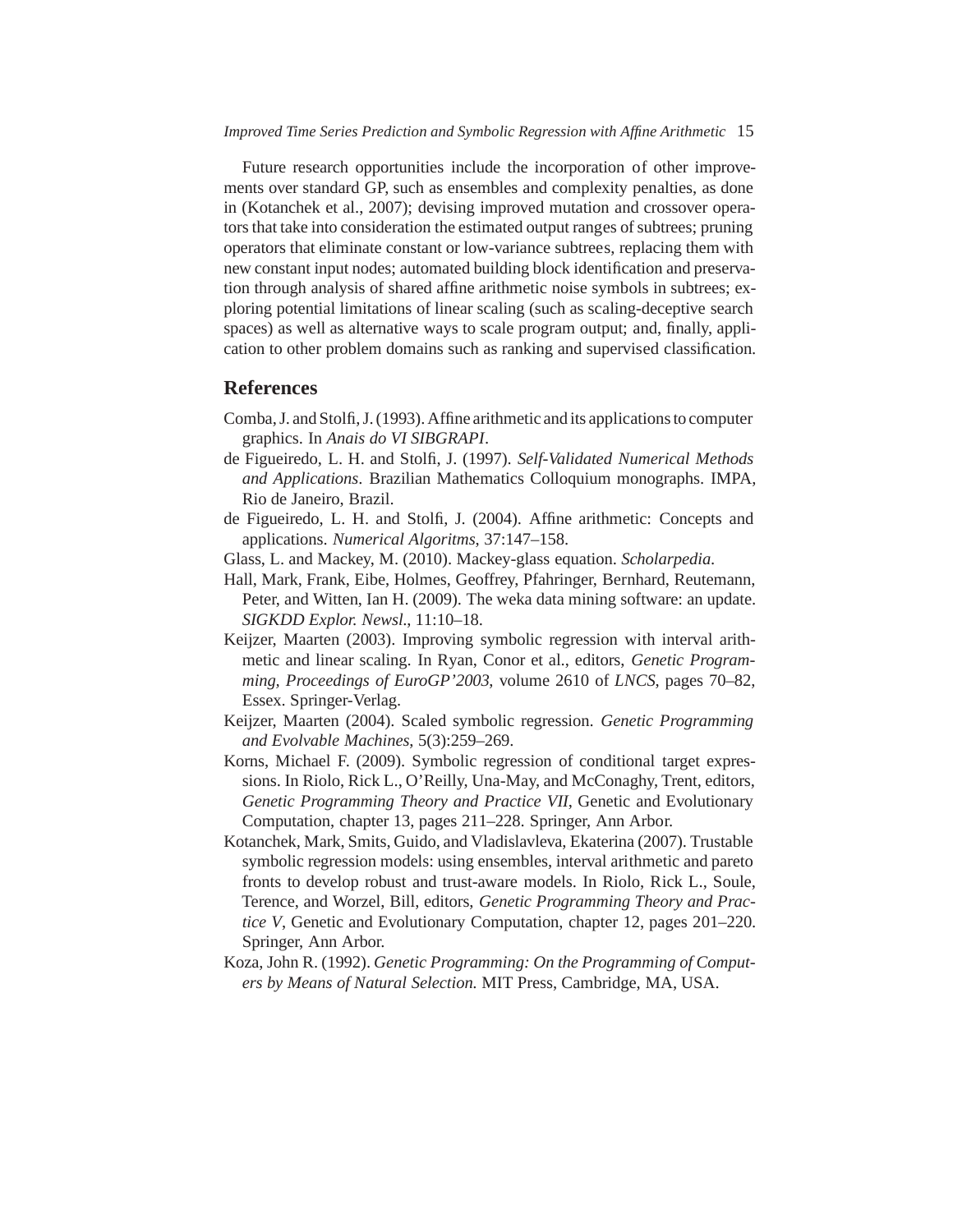- Langdon, W. B. and Poli, Riccardo (2002). *Foundations of Genetic Programming*. Springer-Verlag.
- Lei, Ma, Shiyan, Luan, Chuanwen, Jiang, Hongling, Liu, and Yan, Zhang (2009). A review on the forecasting of wind speed and generated power. *Renewable and Sustainable Energy Reviews*, 13(4):915 – 920.
- Looks, M. (2010). PLOP: Probabilistic learning of programs. http://code. google.com/p/plop.
- Messine, F. (2002). Extentions of affine arithmetic: Application to unconstrained global optimization. *Journal of Universal Computer Science*, 8(11):992– 1015.
- Michiorri, A. and Taylor, P.C. (2009). Forecasting real-time ratings for electricity distribution networks using weather forecast data. In *20th International Conference and Exhibition on Electricity Distribution (CIRED)*, pages 854– 854.
- Moore, R. (1966). *Interval Analysis*. Prentice Hall.
- Pennachin, Cassio L., Looks, Moshe, and de Vasconcelos, Joao A. (2010). Robust symbolic regression with affine arithmetic. In Branke, Juergen et al., editors, *GECCO '10: Proceedings of the 12th annual conference on Genetic and evolutionary computation*, pages 917–924, Portland, Oregon, USA. ACM.
- Shou, Huahao, Lin, Hongwei, Martin, Ralph, and Wang, Guojin (2003). Modified affine arithmetic is more accurate than centered interval arithmetic or affine arithmetic. In Wilson, Michael J. and Martin, Ralph R., editors, *10th IMA International Conference on the Mathematics of Surfaces*, volume 2768 of *Lecture Notes in Computer Science*, pages 355–365. Springer.
- Smits, Guido and Kotanchek, Mark (2004). Pareto-front exploitation in symbolic regression. In O'Reilly, Una-May, Yu, Tina, Riolo, Rick L., and Worzel, Bill, editors, *Genetic Programming Theory and Practice II*, chapter 17, pages 283–299. Springer, Ann Arbor.
- Soman, S.S., Zareipour, H., Malik, O., and Mandal, P. (2010). A review of wind power and wind speed forecasting methods with different time horizons. In *North American Power Symposium (NAPS)*.
- Valigiani, Gregory, Fonlupt, Cyril, and Collet, Pierre (2004). Analysis of GP improvement techniques over the real-world inverse problem of ocean color. In Keijzer, Maarten et al., editors, *Genetic Programming 7th European Conference, EuroGP 2004, Proceedings*, volume 3003 of *LNCS*, pages 174–186, Coimbra, Portugal. Springer-Verlag.
- Weigend, A. S., Huberman, B. A., and Rumelhart, D. E. (1992). Predicting sunspots and exchange rates with connectionist networks. In Casdagli, M. and Eubank, S., editors, *Nonlinear Modeling and Forecasting*. Addison-Wesley.